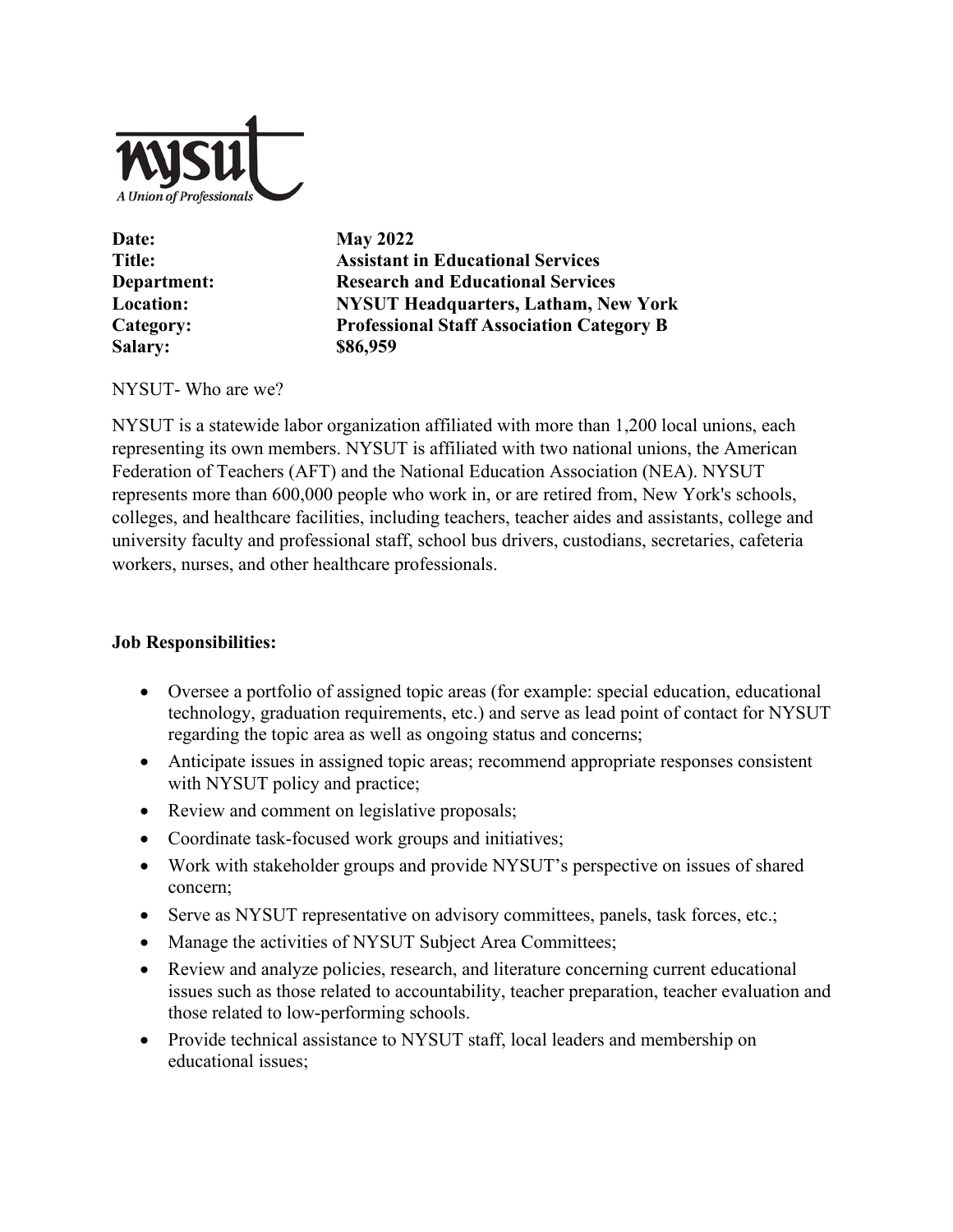• Prepare briefing papers, reports, and correspondence on these and other educational issues;

Job Responsibilities continued :

- Develop and conduct information sessions, presentations and workshops on educational topics and issues; and
- Other duties as assigned.

### Job Qualifications:

- At least five years of experience in the PreK-16 educational field;
- Detailed knowledge of the operation of the NYS Education Department and Board of Regents as well as public school districts including BOCES;
- Detailed knowledge of special constituency groups represented by NYSUT such as special act school districts, state-supported schools (4201 schools), private schools (853 schools), and preschool special education programs (4410 schools);
- Advanced degree preferred;
- Ability to exercise appropriate professional judgment in coordinating multiple assignments with varying deadlines in a fast-paced environment;
- Excellent interpersonal, oral, and written communications skills including public speaking;
- Knowledgeable regarding the use of office technologies and able to use them effectively in the workplace;
- Ability to establish and maintain positive work relationships;
- Work independently, as well as collaboratively, as a member of the Research and Educational Services staff;
- Willing to travel and work irregular hours/weekends; and
- Strong understanding of the labor movement and union organizations.

Why Should You Apply?

- Competitive salary and excellent benefits, including comprehensive medical and dental insurance plans, life and long-term disability plans, and retirement plans
- Generous PTO plan
- Work-life balance
- Collaborative and supportive work environment with a diverse group of experienced professionals
- Working within our highly respected organization provides the opportunity to make a meaningful difference in the lives of working people and provides the ability to be a proud part of the labor movement at the local, state, and national levels